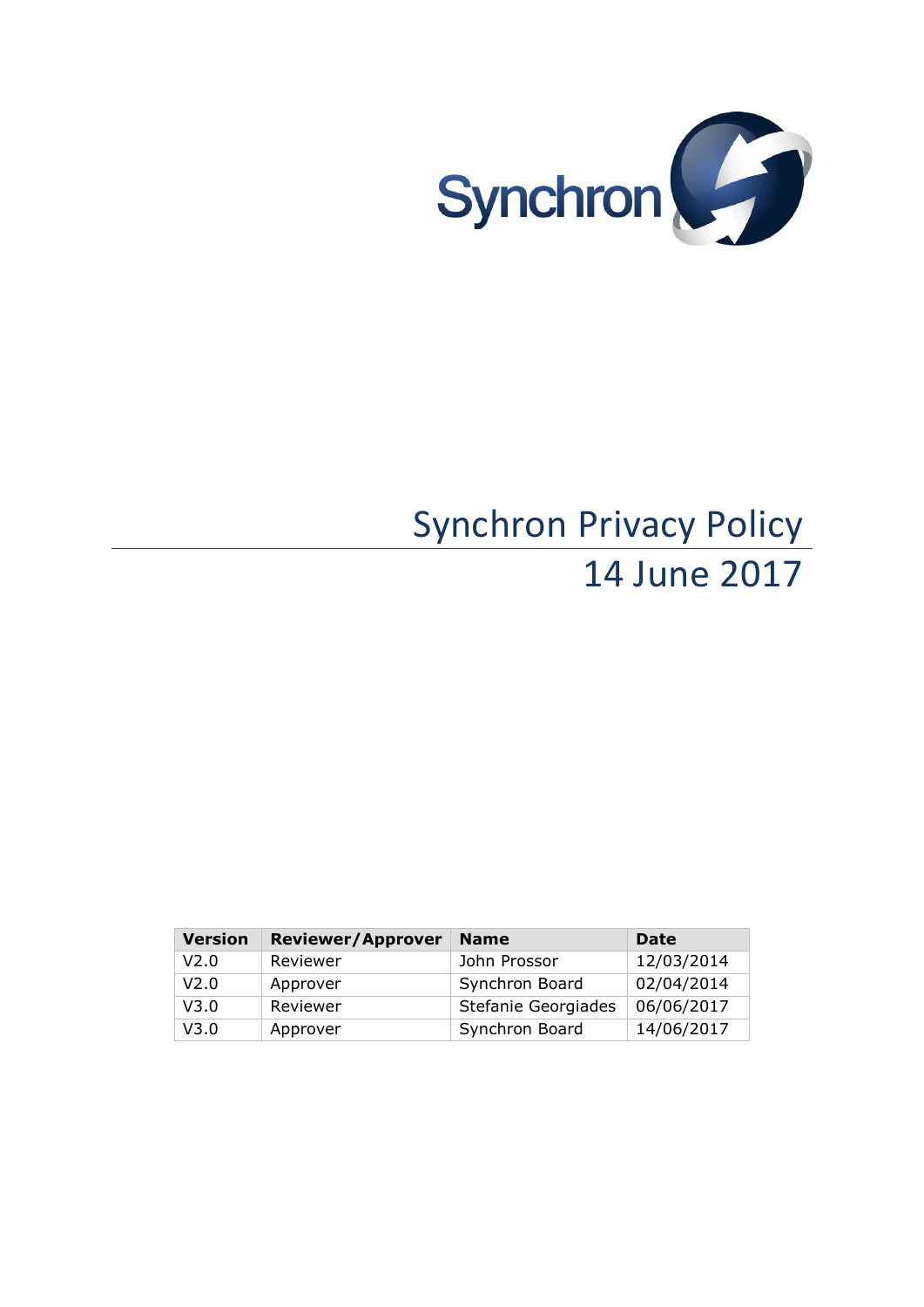# **Table of Contents**

| 1  |  |
|----|--|
|    |  |
|    |  |
|    |  |
| 2  |  |
| 3  |  |
|    |  |
|    |  |
|    |  |
|    |  |
| 4  |  |
| 5  |  |
| 6  |  |
| 7  |  |
| 8  |  |
| 9  |  |
| 10 |  |
| 11 |  |
|    |  |
|    |  |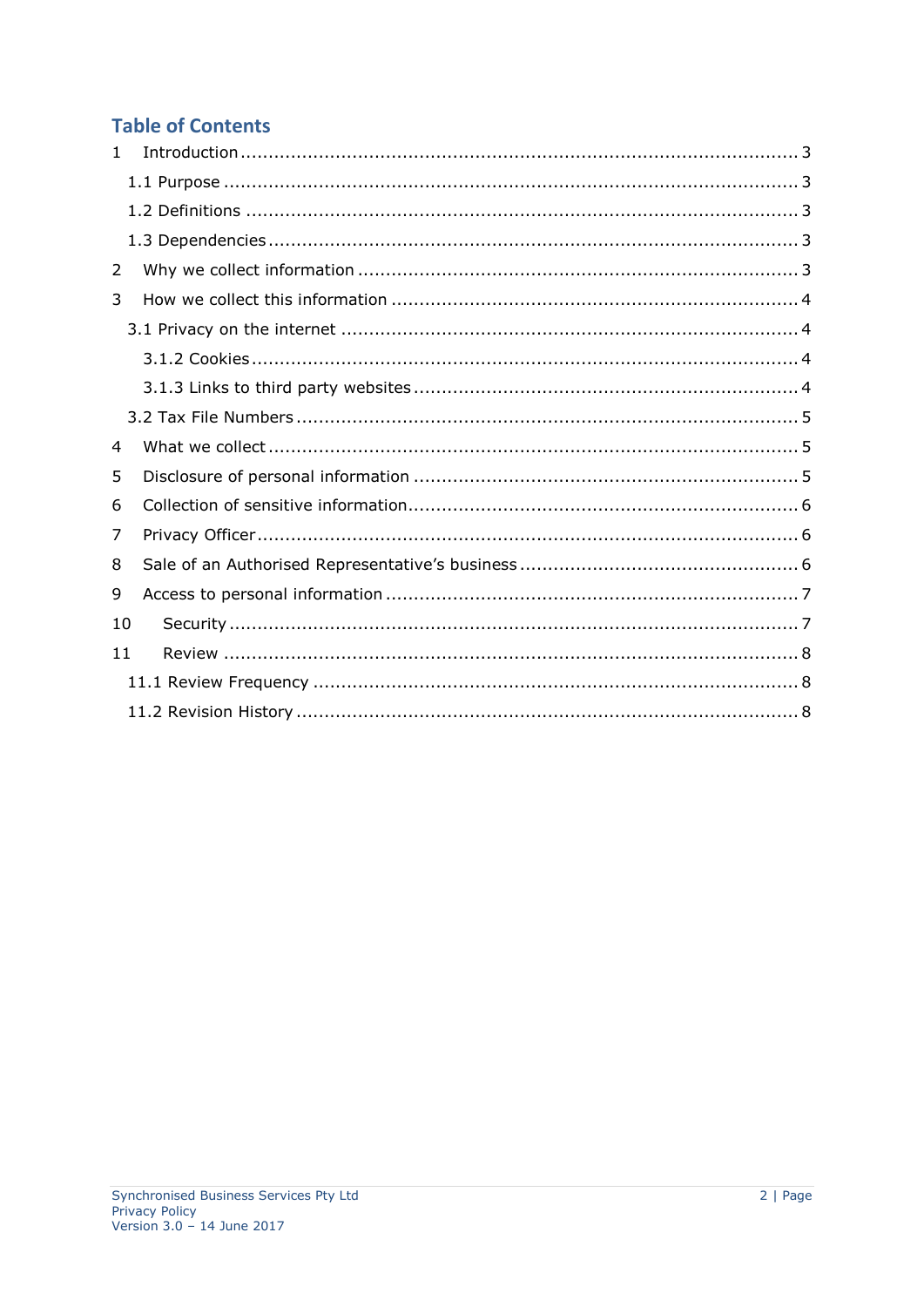# <span id="page-2-0"></span>**1 Introduction**

Synchronised Business Services Pty Ltd ('Synchron') is committed to ensuring the confidentiality of client's personal information in accordance the Privacy Act 1988 and the Australian Privacy Principles (APPs).

## <span id="page-2-1"></span>**1.1 Purpose**

The following document aims to detail how a client's personal information is handled by Synchron, its Authorised Representatives and staff.

## <span id="page-2-2"></span>**1.2 Definitions**

| <b>Term</b>                   | <b>Definition</b>                                                                                                                                                                                      |
|-------------------------------|--------------------------------------------------------------------------------------------------------------------------------------------------------------------------------------------------------|
| <b>AFSL</b>                   | Australian Financial Services License.                                                                                                                                                                 |
| ASIC                          | Australian Securities and Investments Commission.                                                                                                                                                      |
| <b>AUSTRAC</b>                | Australian Transaction Reports and Analysis Centre. This is the<br>regulator responsible for policing the AML/CTF Act.                                                                                 |
| Authorised<br>Representatives | Those persons who have been provided with the authority to use the<br>Synchronised Business Services Pty Ltd Australian Financial Services<br>License to provide personal financial planning services. |
| <b>Clients</b>                | Those people or peoples who receive a service from and Authorised<br>Representative or a staff member of Synchronised Business Services<br>Pty Ltd.                                                    |
| Synchron                      | Synchronised Business Services Pty Ltd [ABN 33 007 207 650] [AFSL<br>243313].                                                                                                                          |
| Synchron Board                | Synchronised Business Services Pty Ltd [ABN 33 007 207 650] has a<br>board which consists of two internal directors and one independent<br>chairman.                                                   |
| Synchron Staff                | A person employed or contracted by Synchronised Business Services<br>Pty Ltd.                                                                                                                          |

## <span id="page-2-3"></span>**1.3 Dependencies**

- *Changes to industry standards;*
- *Changes to the Privacy Act 1988;*
- *Changes to the Privacy Amendment (Enhancing Privacy Protection) Act 2012;*
- *Changes to the Australian Privacy Principles;*
- *Changes to the Best Practice Standards;*
- *Changes by Regulators;*
- *Changes to the Risk Management Framework.*

## <span id="page-2-4"></span>**2 Why we collect information**

We collect information from clients for a number of reasons including:

- To deliver products or services to clients;
- To improve our service to clients;
- Preparing financial plans;
- To provide financial advice to clients;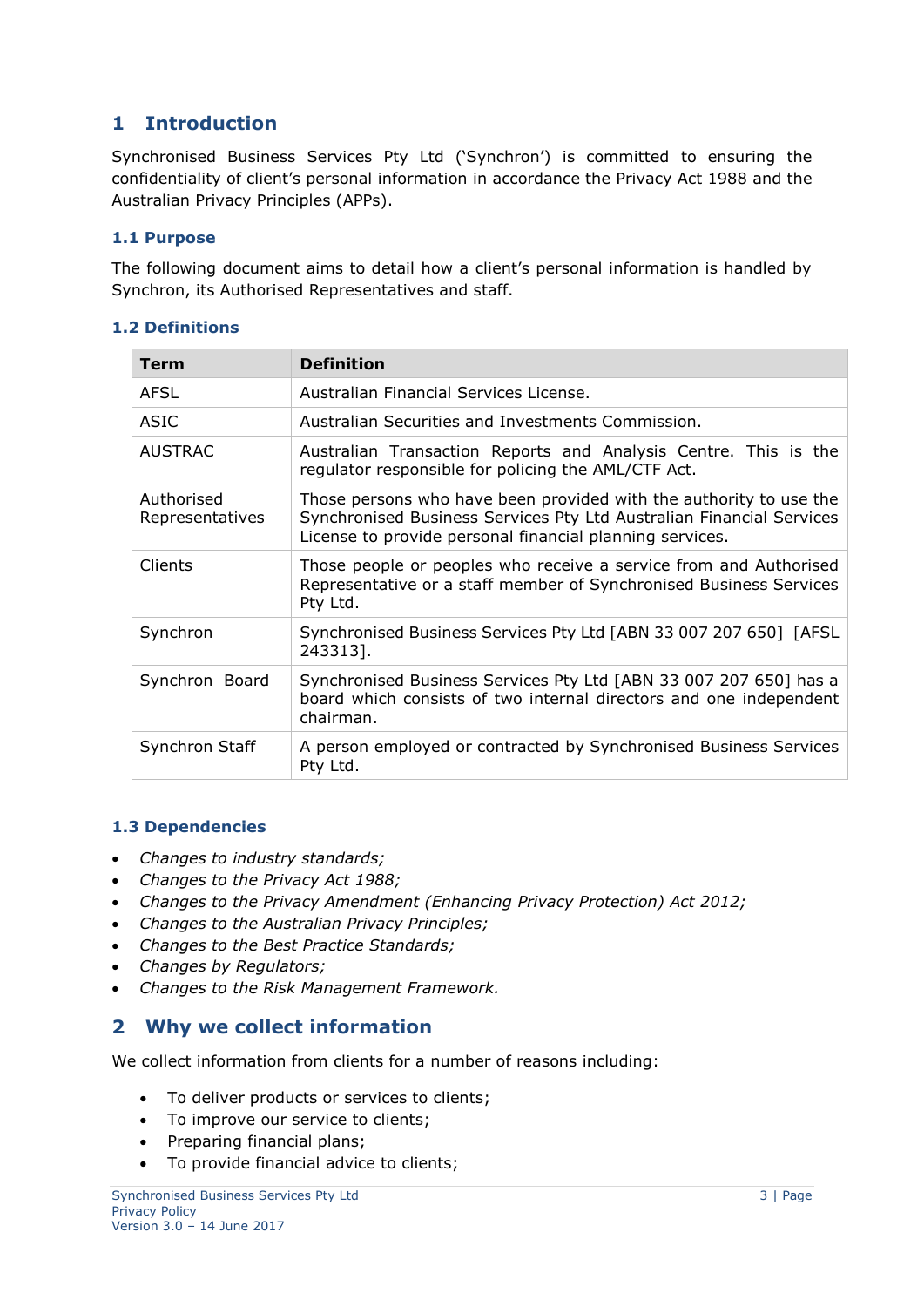- Establish and manage investments and accounts;
- Implement investment and insurance instructions;
- Process any contributions, transfers or payments of benefits;
- Monitor and report on investment performance of a client's account;
- Reviewing financial plans;
- To provide clients with future products and services they may be interested in;
- To fulfil our regulatory and legislative requirements.

## <span id="page-3-0"></span>**3 How we collect this information**

Information is generally collected from:

- When we ascertain from clients the facts necessary to make a fair and reasonable assessment of their insurance or financial needs and objectives ("Fact Find");
- When a client completes an application form for insurance;
- When a client completes an application form for an insurance claim;
- When a client completes and application form for investments;
- When a client completes an application form for superannuation
- When a client completes an application form to increase their level of insurance;
- When a client completes supplementary medical or financial questionnaires.

If a client is unable to provide us with their personal information, we may not be able to organise for them to receive a product or service. Clients can nominate an Authorised Representative to access their personal information. This can be revoked at any time.

Synchron may collect personal information from a third party (such as another Financial Adviser, Product Provider or Medical Practitioner) or a publicly available source but only if the client has consented to the collection or it can reasonably be expected that it has been provided by the client.

## <span id="page-3-1"></span>**3.1 Privacy on the internet**

Synchron and our Authorised Representatives may use websites to collect personal information from clients. Clients and Authorised Representatives may receive a password and a personal identification number to access details online. It is a condition of use that this information is kept confidential and secure at all times.

## <span id="page-3-2"></span>**3.1.2 Cookies**

These are text files stored on a person's computer when they visit a website. Its sole purpose is to identify users and possibly prepare customised web pages or to save site login information. Synchron and our Authorised Representatives may use cookies on our websites.

Cookies can be purged from your browser after every use. This is generally a very simple procedure. Please refer to your browser's help file for more information.

## <span id="page-3-3"></span>**3.1.3 Links to third party websites**

Synchron and our Authorised Representatives may provide links on our web pages to external industry parties. The content and views expressed on these third party websites are not the responsibility of Synchron or our Authorised Representatives.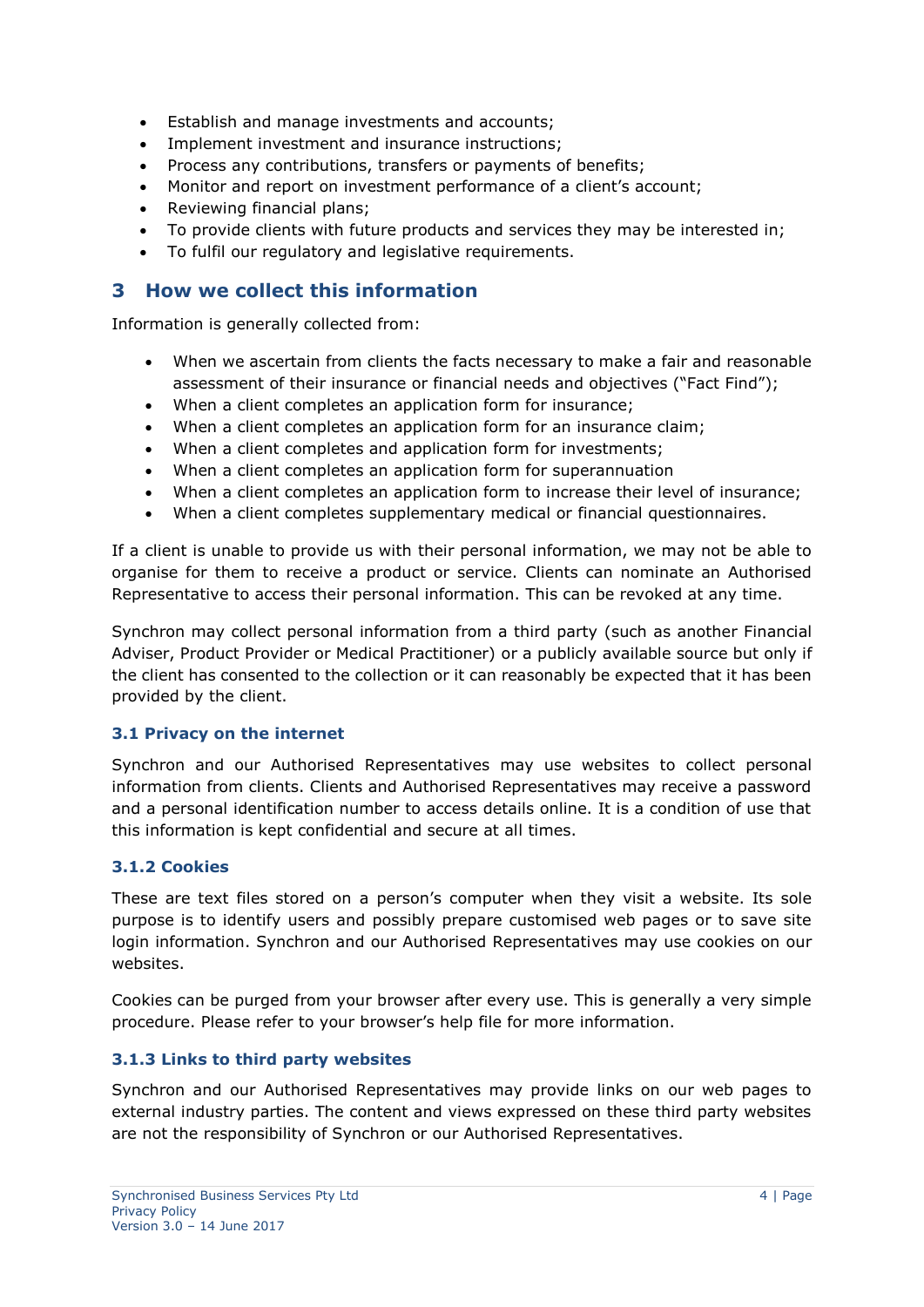## <span id="page-4-0"></span>**3.2 Tax File Numbers**

Synchron and our Authorised Representatives may need to collect a client's tax file number to provide them with a product or a service (for example, managed fund investments and superannuation products). However this information must be kept securely and destroy or permanently de-identify TFN information where it is no longer required.

## <span id="page-4-1"></span>**4 What we collect**

The personal information generally collected includes:

- Name;
- Address;
- Phone number:
- Email address:
- Age details;
- Occupation:
- Financial details:
- Health Details;
- Transaction information;
- Bank account details;
- Tax File Number:
- Income details from employers;
- Details of dependents:
- Beneficiary details.

Where the information is deemed to be sensitive, for example, the collection of health information, there will be higher level of privacy protection afforded.

# <span id="page-4-2"></span>**5 Disclosure of personal information**

There may be cases where Synchron and our Authorised Representatives will need to disclose a client's personal information to third parties. This is generally to assist us in providing the client with a product or service. This may include:

- Doctors, medical services or other organisation to help assist with the collection of information for an insurance application or a claim;
- Any fund (investment administrator or superannuation trustee) to which a client's benefit is transferred, created or rolled over;
- Employers where it relates to a client's employer sponsored superannuation arrangement;
- A client's personal representative or any other person who may be entitled to receive the client's death benefit;
- An external dispute resolution service, insurer or legal representative (where required or applicable);
- The policy owner (where the client is the life insurer but not the owner);
- Exchange of information with authorised financial institutions to confirm bank account details for payment.

If required by law or a regulatory body to do so, Synchron and our Authorised Representatives will comply and provide the appropriate body with the required client information.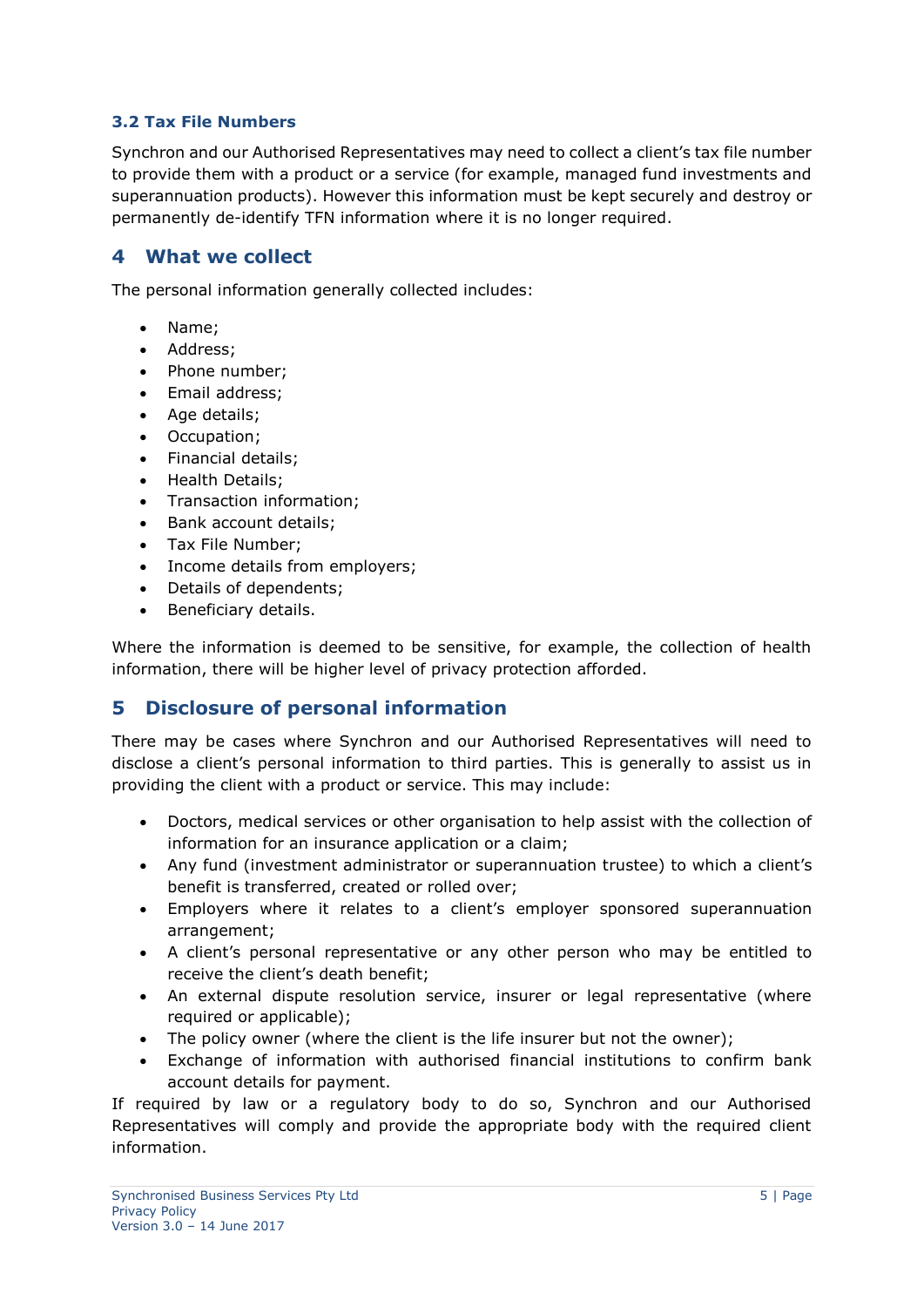We do not currently disclose personal information overseas.

# <span id="page-5-0"></span>**6 Collection of sensitive information**

Where a client applies for certain life risk products (such as life insurance, trauma insurance, total and permanent disability insurance) it will be necessary for Synchron and our Authorised Representatives to collect sensitive information about a client's health. This information will only be collected when the client gives their consent by completing the product's application form. The information will be sourced by the Life Insurance company from the client, their medical professional and by other medical professionals where medical tests may have been performed. Due to confidentiality, it is sometimes the case whereby Synchron or the Authorised Representative may not be made fully aware of the medical circumstances by the Life Insurance company.

Unless required by law, the collection of sensitive information should only occur if the client has consented to the collection of the information.

# <span id="page-5-1"></span>**7 Privacy Officer**

Synchron has nominated a Privacy Officer to handle any queries or issues related to Privacy. This person has been nominated at a senior level and has access to the Board.

Name: Michael Jones Phone: 03 9328 3900 Email: [m.jones@synchron.net.au](mailto:m.jones@synchron.net.au) Post: PO Box 438

North Melbourne VIC 3051

If a client wishes to make a complaint in relation to a potential breach of the Privacy Act or the APPs, we will address their concerns through our complaints handling process. All complaints will be given fair consideration and will aim to be resolved within 45 days. We encourage clients to submit their complaint to the nominated Privacy Officer (details above) either via email to post. Where it is found that we are unable to finalise the investigation of a client's complaint within 45 days, we will contact the client to request an extension.

If a client believes they did not receive a satisfactory resolution to their concern, they may contact the Office of the Australian Information Commissioner. They are able to do so by:

- Visiting [www.oaic.gov.au](http://www.oaic.gov.au/) and submitting an online form;
- Obtaining a hard copy form at [www.oaic.gov.au/about-us/contact-us-page;](http://www.oaic.gov.au/about-us/contact-us-page)
- Phone: 1300 363 992;
- Fax: 02 9284 9666;
- Email: [enquiries@oaic.gov.au](mailto:enquiries@oaic.gov.au)

The Office of the Australian Information Commissioner is also available via Social Medial outlets. Please refer to the Contact Us page at [www.oaic.gov.au/about-us/contact-us](http://www.oaic.gov.au/about-us/contact-us-page)[page.](http://www.oaic.gov.au/about-us/contact-us-page)

## <span id="page-5-2"></span>**8 Sale of an Authorised Representative's business**

Synchronised Business Services Pty Ltd 6 | Page 6 | Page 6 | Page 6 | Page 6 | Page 6 | Page 6 | Page 6 | Page 6 | Page 6 | Page 6 | Page 6 | Page 6 | Page 6 | Page 6 | Page 6 | Page 6 | Page 6 | Page 6 | Page 6 | Page 6 | Privacy Policy Version 3.0 – 14 June 2017 In the event that either our Authorised Representative or we propose to sell our business, or if an Authorised Representative is no longer eligible to provide advice, we may disclose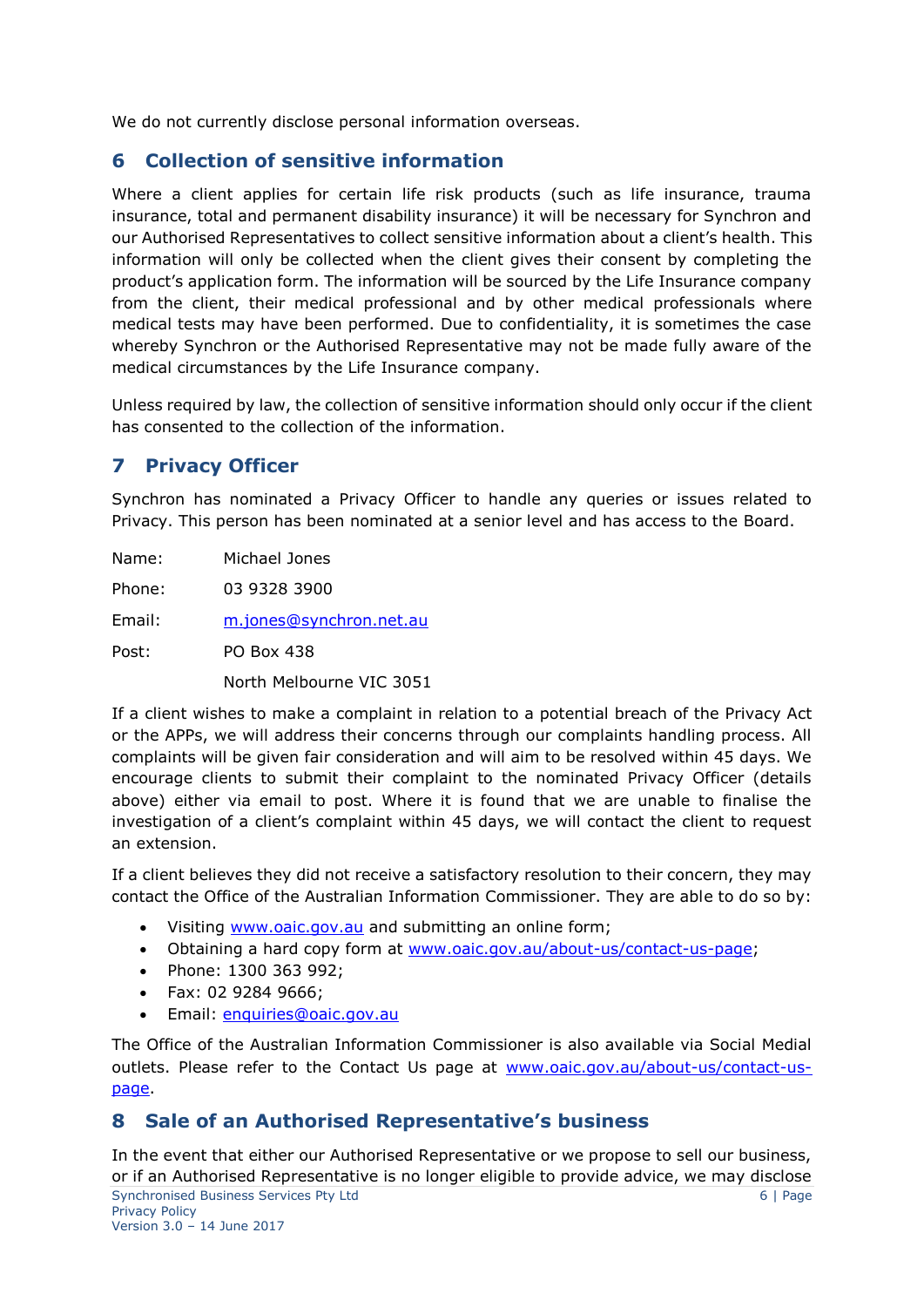some of a client's personal and sensitive information to potential purchasers for the purpose of conducting due diligence investigations. Any such disclosures will be made in the strictest confidence and conditional that no personal information will be used or disclosed by them. In the event of a sale being effected, we or our Authorised Representatives may transfer a client's personal information to the purchaser of the business. In this instance, the client will be provided a notice by mail to their last known mailing address that such a transfer will be taking place. They will then have the opportunity to object to the transfer within 14 days of the date of the notice.

## <span id="page-6-0"></span>**9 Access to personal information**

Clients are able to access any personal information that is held by Synchron or our Authorised Representatives subject to limited exceptions or required by law. The following factors will be considered:

- The information is related to a commercially sensitive decision making process;
- Access would be unlawful:
- Denying access is required or authorised by or under law;
- Providing access would be likely to prejudice an investigation of possible unlawful activity.

To access the information, a client will need to contact the Privacy Officer as detailed in this policy.

Clients may be charged a small fee applicable to the collection and provision of their personal information but will be notified of this fee prior to processing their request. The Synchron Privacy Officer will be able to advise the client how long it will take to provide the information. Generally however, clients will receive the requested information within 14 days of the request.

If a client believes that the personal information that Synchron or our Authorised Representatives hold about them is incorrect, they have a right to request their personal information be corrected.

Where Synchron or our Authorised Representatives are unable to provide a client with the information they have requested, the reasons that the information could not be provided should be explained to the client.

## **9.1 Anonymity and pseudonymity**

Clients are entitled to remain anonymous or use a pseudonym when dealing with Synchron or our Authorised Representatives. However, it may not be possible to assist client with requests if they wish to remain anonymous or use a pseudonym.

## <span id="page-6-1"></span>**10 Security**

Synchron and our Authorised Representatives strive to ensure the security, integrity and privacy of personally identifiable information. Only those authorised to do so are able to access such information. All client information is kept in a secure location and can only be accessed by authorised personnel.